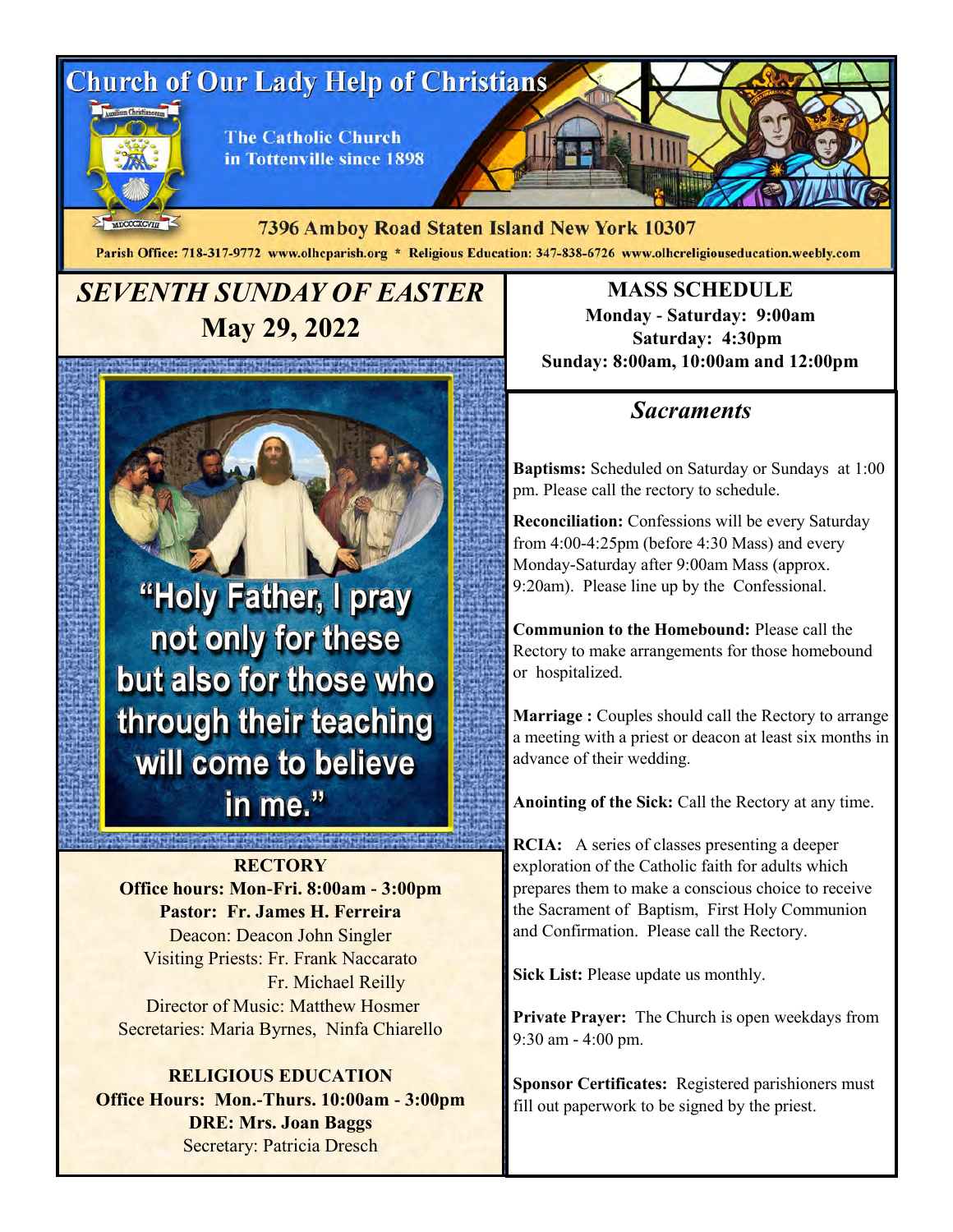| <b>SEVENTH SUNDAY OF EASTER</b><br>MAY 29, 2022 PG. 2 |                                                                                                                                                                         |                                                                                           |
|-------------------------------------------------------|-------------------------------------------------------------------------------------------------------------------------------------------------------------------------|-------------------------------------------------------------------------------------------|
| <b>WEEKLY MASS INTENTIONS</b>                         |                                                                                                                                                                         | <b>MEMORIAL OFFERINGS</b><br><b>Week of May 28, 2022</b>                                  |
|                                                       | SATURDAY, May 28, 2022                                                                                                                                                  | <b>Bread and Wine</b>                                                                     |
| 9:00am:<br>4:30pm:                                    | <b>Attilio Guardascione</b><br>Requested by The Yalenti Family<br><b>Therese Bromm</b><br>Requested by The Lavin Family                                                 | The People of our Parish<br><b>Sanctuary Lamp</b><br><b>The People of our Parish</b>      |
| <b>SUNDAY, MAY 29, 2022</b>                           |                                                                                                                                                                         | <b>Altar Candles</b>                                                                      |
| 8:00am:<br>$10:00$ am:<br>12:00pm:                    | <b>Diane Kurpis</b><br>Requested by your Loving Sister and Family<br><b>The People of our Parish</b><br><b>Lucy Peccerillo</b><br>Requested by Pauline and Leo Ruscitto | The People of our Parish<br><b>Altar Flowers</b><br>The People of our Parish              |
| <b>MONDAY, MAY 30, 2022</b>                           |                                                                                                                                                                         | <b>WEEKLY SACRIFICIAL</b><br><b>OFFERINGS:</b>                                            |
| 9:00am:                                               | <b>Mary and Vincent Pizzillo</b><br>Requested by your Loving Family                                                                                                     | $5/21$ & $5/22$ : \$7,837.<br>WHICH INCLUDES PARISH PAY<br>THANK YOU FOR YOUR SUPPORT.    |
| <b>TUESDAY, MAY 31, 2022</b>                          |                                                                                                                                                                         | PLEASE NOTE:<br>YOU CAN SUBMIT YOUR WEEKLY                                                |
| 9:00am:                                               | Jenna Zacharakos<br>Requested by the Santelmo Family                                                                                                                    | <b>CONTRIBUTIONS BY</b><br>CONNECTING TO WESHARE AT<br>olhcparish.churchgiving.com        |
| <b>WEDNESDAY, JUNE 1, 2022</b>                        |                                                                                                                                                                         | or call 1-877-316-0260<br>OR DROP OFF YOUR ENVELOPES IN THE<br>RECTORY MAILBOX.           |
| 9:00am:                                               | <b>Attilio Guardascione</b><br>Requested by Joan and Lloyd Baggs                                                                                                        | <b>Crossroad Collection</b><br><b>Every 4th Sunday after all Masses</b>                   |
| <b>THURSDAY, JUNE 2, 2022</b>                         |                                                                                                                                                                         | <b>50/50 Club</b><br>\$5.00 Donation You can't win it if you're                           |
| $9:00am$ :                                            | <b>Mary Pizzillo</b><br>Requested by Your Children, grandchildren and<br>Great-grandchildren                                                                            | not in it!<br><b>First Friday</b><br>Mass at 9:00 am                                      |
| <b>FRIDAY, JUNE 3, 2022</b>                           |                                                                                                                                                                         | <b>Adoration/Benediction at 9:30am</b>                                                    |
| 9:00am:                                               | <b>Mary Gargano</b><br>Requested by John and Ginny Buonviaggio                                                                                                          | <b>Recitation of the Rosary</b><br>Daily after the 9am Mass                               |
| $9:30$ am:<br><b>SATURDAY, JUNE 4, 2022</b>           | Adoration of the blessed Sacrament                                                                                                                                      | <b>Rosary to Our Lady of Fatima</b><br>The 13th of every month 6:00 pm                    |
| 9:00am:                                               | <b>Antonio and Fortunato LoGelfo</b><br>Requested by Madeline Taormina                                                                                                  | <b>St. Edward's Food Pantry</b><br>6581 Hyland Boulevard SINY<br>1st Weekend of the Month |
| 4:30pm:                                               | <b>David Bovino</b><br>Requested by Edoardo Boscarello                                                                                                                  |                                                                                           |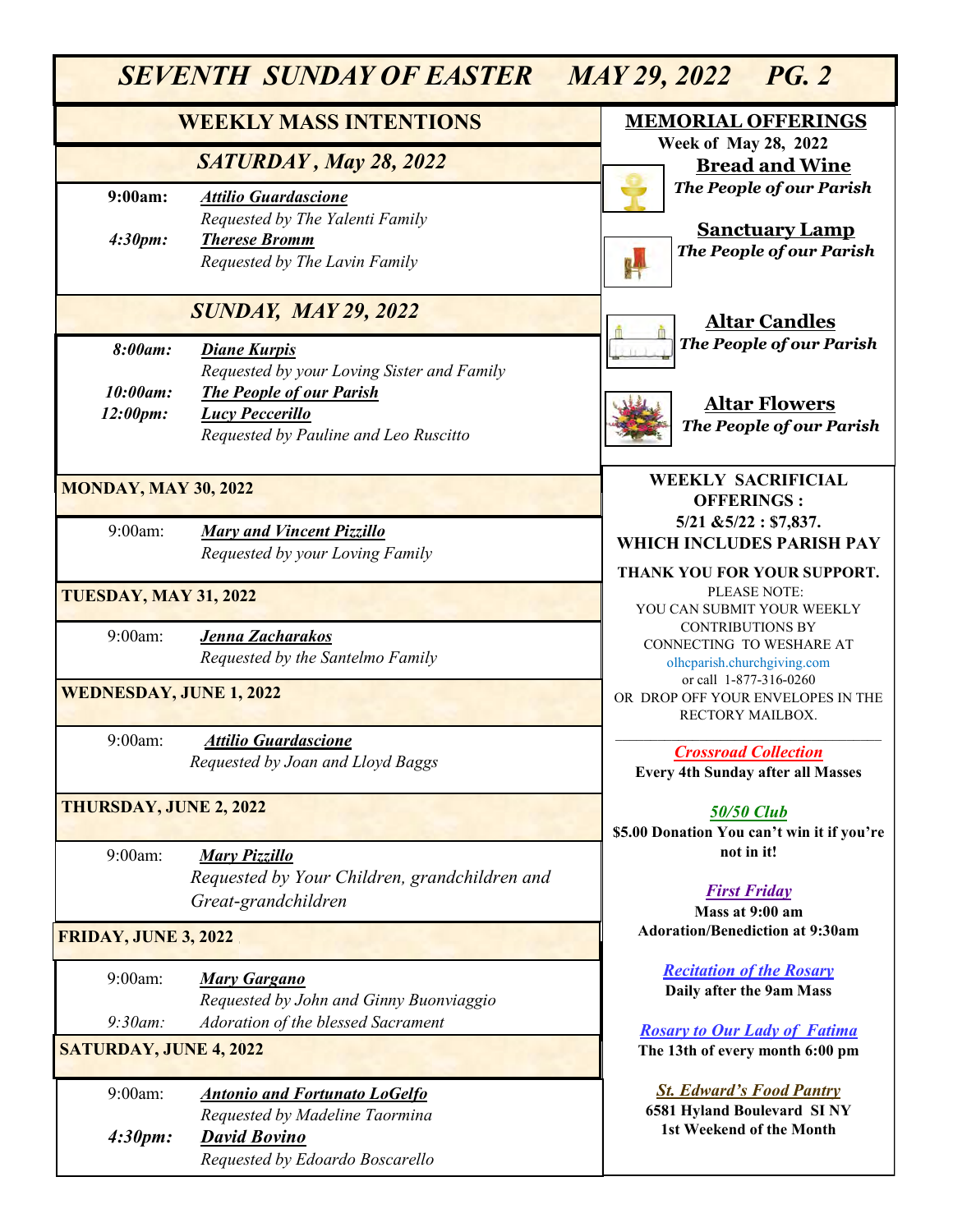

9:00am: *Concetta DiCesare, Lidia and Domenico Olivo honor of Our Lady Help of Christians. In keeping with tradition, after the proces-Requested by Olivo and Fiorica Families sion, we then proceeded to our Parish Family Barbecue in the school parking lot. Last Sunday, May 22nd after the 12pm Mass, we had a Festive Marian Procession. I wish to thank the St. Joseph by the Sea Marching Band, the D'Esposito family, and all who helped with and participated in this procession in Thank you to all volunteers who participated in this great day. A big thanks to Sandy and Anna Rapaglia , Jim Pistilli and the Men's Club, Frank Diglio, Maria Byrnes and the Rectory Staff , Joan Baggs, Patricia Dresch, Maryellen Esposito , Mary Petrone and Kathy Whitehurst , as well as all who donated gift baskets for the barbecue. Thank you to the BBQ crew and St. Joseph by the Sea Soccer team who helped with the set-up and clean-up that day. Thank you to the 2 students who served the popcorn and cotton candy and those who volunteered to served the food. A shout out to the NYC Police Dept. and FDNY in providing the kids with entertainment by allowing them to sit in and see first hand what these cars/trucks can really do.* 

*The highlight of the day was the limited raffle. I am pleased to announce the Limited Raffle Winners:* 

*First Prize: Jack Smith \$3,400. Second Prize: Robert Vinguerra \$1,700. Third Prize: Maria LaMarch \$700.* 

*Thank you to all who participated in this raffle and Congratulations to the winners! In closing, it was a great day had by all!*

*On Sunday, June 19th, Corpus Christi Sunday, after the 12pm Mass, we will have an outdoor procession for the feast of Corpus Christi. Please join us to show devotion to our Lord in the Blessed Sacrament. More details to follow.* 

*Fr. James Ferreira, Pastor Our Lady Help of Christians*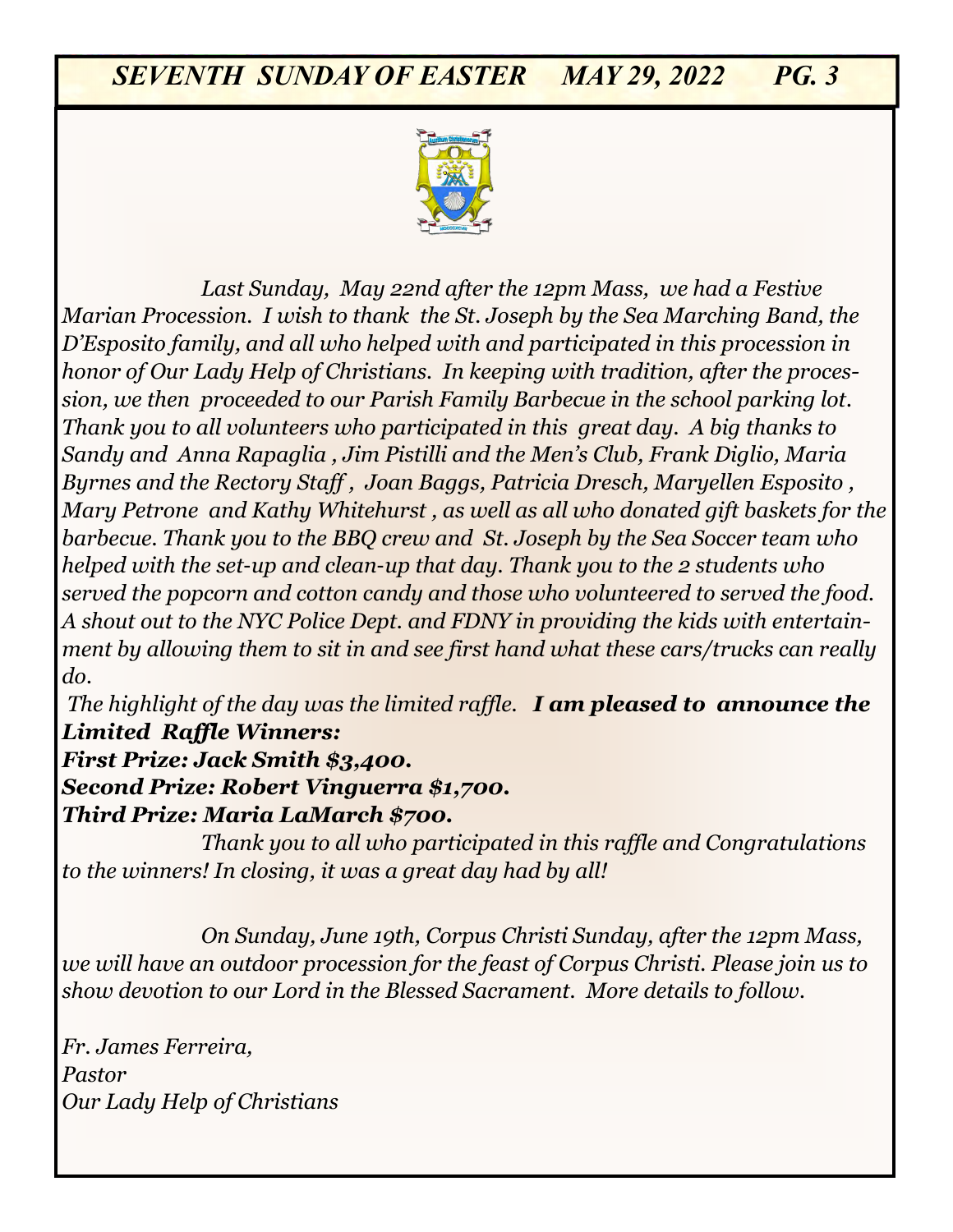

*Let us pray for all the deceased of the Parish* 

#### **PLEASE PRAY FOR OUR SERVICE MEN AND WOMEN**



*ANDREW S. ASWARD SC STEVEN DENOBLE AFGHANISTAN PAUL ALBANESE ROMANIA BRIAN P. FLEMING KUWAIT DIANA ALBANESE WASH. STATE MASON MORGANTE NC DAVID BAGGS NY CODY ROBSINSON NC THOMAS BROWN AFGHANISTAN SHAWN ROBINSON WA MICHAEL DEDDO, III ALASKA* 

#### **PLEASE PRAY FOR THE PEOPLE OF OUR**  Skip Fiore **PARISH Please let the rectory know if**

**you would like to remove anyone from this sick list. Thank you \_\_\_\_\_\_\_\_\_\_\_\_\_\_\_\_\_**

Alexander Angelo Alberga Robert Alongi Anna Ambrosole Jake Aspinall Aubrey Roseann Brock Joseph Burzo Stephen Cacase Patricia Calabrese Theresa Cardinale Salvatore Cortes Carmela Luca Carsen Dennis Castelli Mike Chadwick Stacey Cohen Sylvia Cohen Sharonlee D. Daniel Danny Elvira DeLuzio Ellen Derowki Andrew DiLorenzo John Dilgen Barbara Doty Marie Dunigan Dennis Emperor Nicolette Falzone Maryann Fazio Joe Ferrari

Ramona Fogelstrom Nancy Flynn Emilyrose Gagliardi George Gina Laura Grzeskowiak Kian Griffiths Debra Houshmondrad Thomas Jacob Jeremy Kathy Robert Kilsby Thomas Kilgannon Nancy King Gianna Kovacs Rafael Laskowski Maria LaSorsa Ginnie Ledwon Flora Lucchese Ralph Lucchese Joseph Liotine Anthony Lodareo Scuoto Maisco Ed Malley Matthew Maureen G. Ken McCall Joseph Mariconda Peter Marsh Patty McNichol Vincent Merola Franco Migliorini Roberta Miro Peter Monfasani Joan Orena Linda Palermo SPC Sean Pesce Raymond Perry, Jr. Robert Robin Rodolfo

Frances Rotunno Philip Russo Edward Svennigsen Jordan S. Patricia Savino Stephanie Christopher Seiler Stacey Strongarone Gladys Tanecredi Tara Justin Too Carl Termine, Jr. Aiden Truscelli Annette VanTine Wayne Joseph Yasso

 *Our Lady Help of Christians welcomes all newly baptized to your new Parish Family* 



### Our Lady Help of Christians

Mary, Help of Christians you listen with a Mother's love to all who look for guidance. I ask you to keep all those I love in tender care. Give me strength to face up to life's difficulties and protect me from all spiritual and bodily harm. Grant me an abundance of love so that I too, may be a help to others, sharing with them in their moments of distress

Amen.

## Our Lady Help of Christians Pray for us.

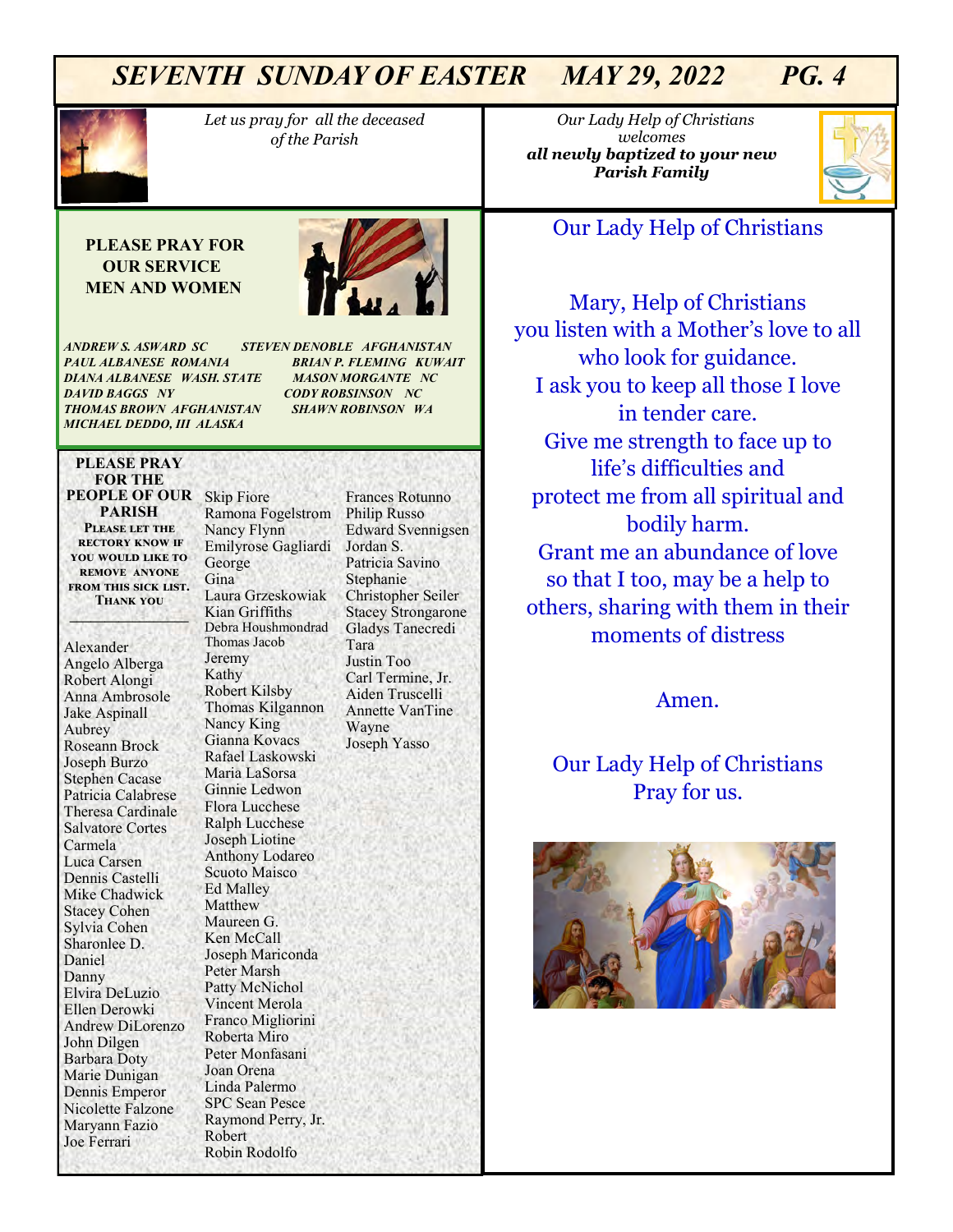## **RESPECT LIFE NEWS**

We are grateful to OLHC for continuing to be a lifeline and a consistent encourager of the work to save babies from abortion. This parish is saving lives. Call Ginny if you want to get more involved. 646 267 6456 .

## **CHURCH NEWS/PARISH EVENTS**

I am the living bread that came down from heaven, says the Lord; whoever eats this bread will live forever. John 6:51

Corpus Christi

*Corpus Christi Sunday June 19th 12:00pm Mass Procession to follow*

## **RELIGIOUS EDUCATION NEWS**

Office Hours:

Monday through Thursday 10:00 AM to 3:00 PM

Office Phone: 347-838-6726 Cell Phone: 718-227- 2441

Email: joan.baggs@olhcparish.org

Thank you for all the donations for baskets for the Parish BBQ ! Our Marian Procession was wonderful , and a wonderful time was had by all! Your generosity and participation is truly appreciated.

### **Parish Golf Outing**

**We are collecting Gift Cards, lottery tickets, as well as Large bags of chips for Junk Food baskets. This is our largest Parish Fundraiser . All Proceeds will go towards funding the new roof on our church.**

**All donations can be brought to the Religious Education office or the rectory during office hours.**

**\_\_\_\_\_\_\_\_\_\_\_\_\_\_\_\_\_\_\_\_\_\_\_\_\_\_\_\_\_\_\_**

REGISTRATION FOR THE 2022-23 SCHOOL YEAR IS OPEN!! FORMS CAN BE FOUND AT THIS LINK: https://olhcreligiouseducation.weebly.com/ registration-2022-23.html

> *God Bless you, Mrs. Joan Baggs DRE*

#### **DIRECTOR:**



MATTHEW HOSMER

For all music needs and information, please contact: Mr. Hosmer at: OLHCmusicdirector@gmail.com